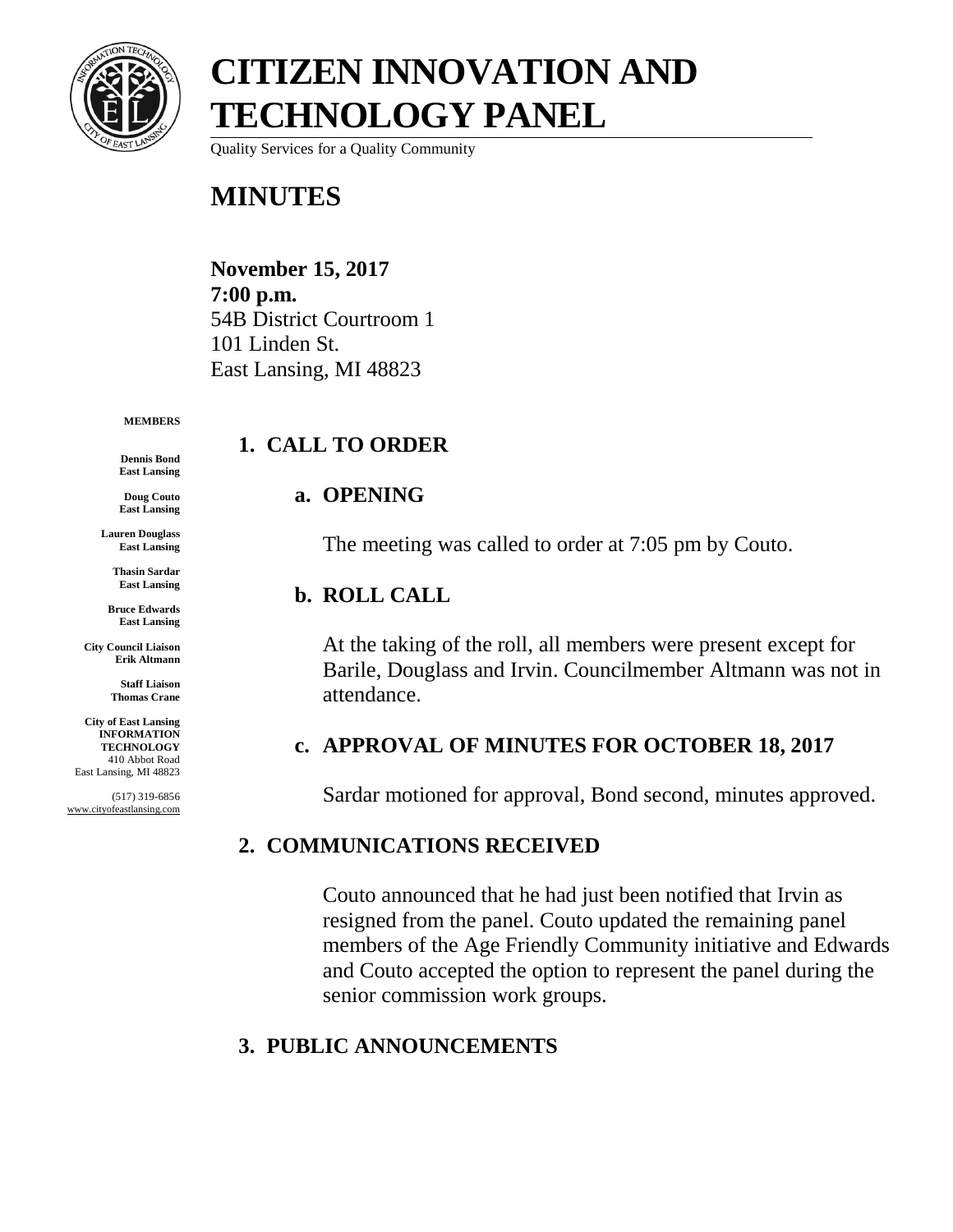# **CITIZEN INNOVATION AND TECHNOLOGY PANEL**

Quality Services for a Quality Community

Couto updated the members of the outcome of the income tax vote. Couto also updated the members of the swearing in of new council members.

#### **4. ANNOUNCEMENTS**

Couto also stated that Courtroom 1 was booked for a January 2018 meeting but Crane stated that no room has been booked for the panel in 2018. Couto asked the panel whether they would like to elect a new vice-chair, the panel decided that it was not necessary because there was only one meeting left.

#### **5. UNFINISHED BUSINESS**

#### **a. Summary of the MSU Innovation Center**

Couto updated the panel on the tour of the MSU Innovation Center. Crane stated that he had not heard from anyone from MSU Innovation since the visit.

#### **b. Update Digital City Recommendations**

Sardar shared his finding about Westminster, CO and especially liked their associate with ICMA.

#### **c. Recommendation to City Council**

The panel reviewed the base document created by Couto. All members discussed some changes and recommendations to the document. Bond urged the panel to craft the report with both an external and internal focus. Crane and Bond discussed some specifics that included creating a relationship with Michigan State University and a list of some specific changes. After much deliberation, the panel decided to work on the document remotely and review changes to the master document located in Google Drive, all agreed.